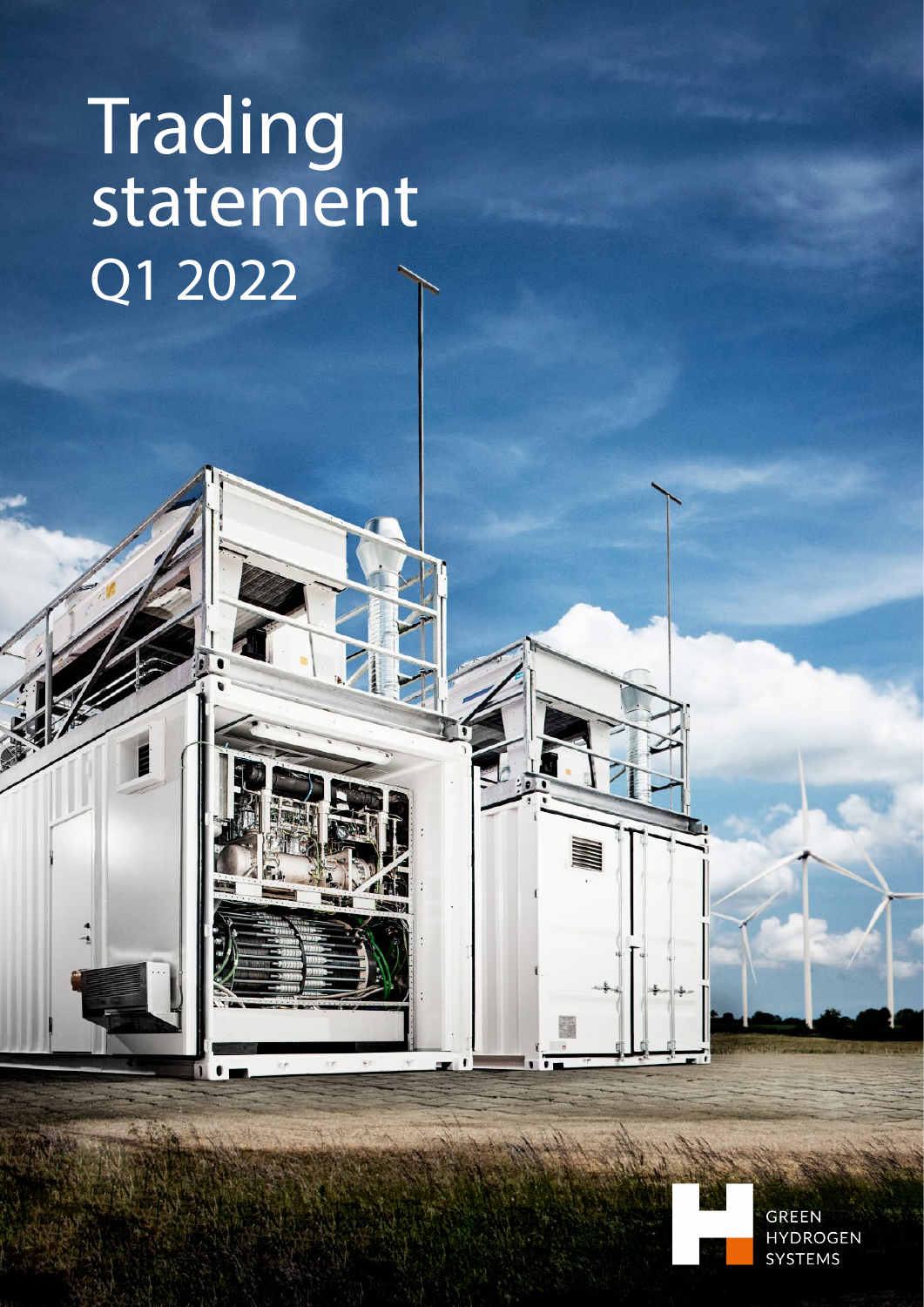### Trading statement Q1 2022

#### Performance highlights for Q1 2022

- Positive pipeline development and market fundamentals in key strategic markets supported by national and European initiatives to increase pace of the green transition and independence in energy production
- Two customer orders in Q1 2022 totalling 1.8 MW and two additional customer orders of a total of 1.4 MW in April 2022
- Backlog of 12 MW an increase of 7.1 MW or 2.5 times compared to Q1 2021
- Revenue from customer contracts of DKK 0.1 million compared to DKK 0.3 million in Q1 2021
- Gross profit of DKK -2.5 million compared to DKK 0.7 million in Q1 2021
- EBITDA of DKK -50 million compared to DKK -36 million in Q1 2021
- Development of the future X-Series platform remains a high priority and is progressing as planned
- Expansion of production facilities to 400 MW electrolyser capacity progressing according to planned timeline and budget

#### Guidance for 2022

Due to the technical design complications related to the HyProvide® A-Series platform announced 12 April 2022 (company announcement 04/2022), the guidance for 2022 has been suspended. The guidance will be resumed when a firm plan has been established.

#### Sebastian Koks Andreassen, CEO of Green Hydrogen Systems comments:

*"2022 started out on a positive note with several new customer orders. Unfortunately, in April, we faced certain technical design complications on the A-Series product platform, which made us temporarily halt product deliveries and as a consequence thereof we had to suspend the guidance for 2022."* 

*"Our testing and technical reviews had identified certain technical design issues related to the initial A-Series products of our Mk1 version. Despite our disappointment in detecting these issues, each of the identified technical issues are assessed manageable and relate to plausible complications in an industrial process of driving innovative technology from the initial Mk1 versions to serial production. That said, the full range of issues requires us to correct certain product components and functions and to allow time for recalibration and validation."*

*"We are working intensively to confirm our plan for these technical corrections, and thereafter to confirm our adjusted delivery schedule and revised guidance for 2022."*

*"Despite this temporary technical setback we have full confidence in the competitive advantages and potential of our innovative pressurised alkaline electrolyser technology. The development of the future X-Series platform remains high priority and is progressing as planned."*

*"We are observing a positive market momentum and outlook. The EU has recently announced initiatives to significantly accelerate the production and use of green hydrogen in 2030 by 400%. The expected production can be translated into global electrolysis capacity of 320-400 GW providing a significant potential for us to supply the market with the X-Series electrolyser platform from 2023."*

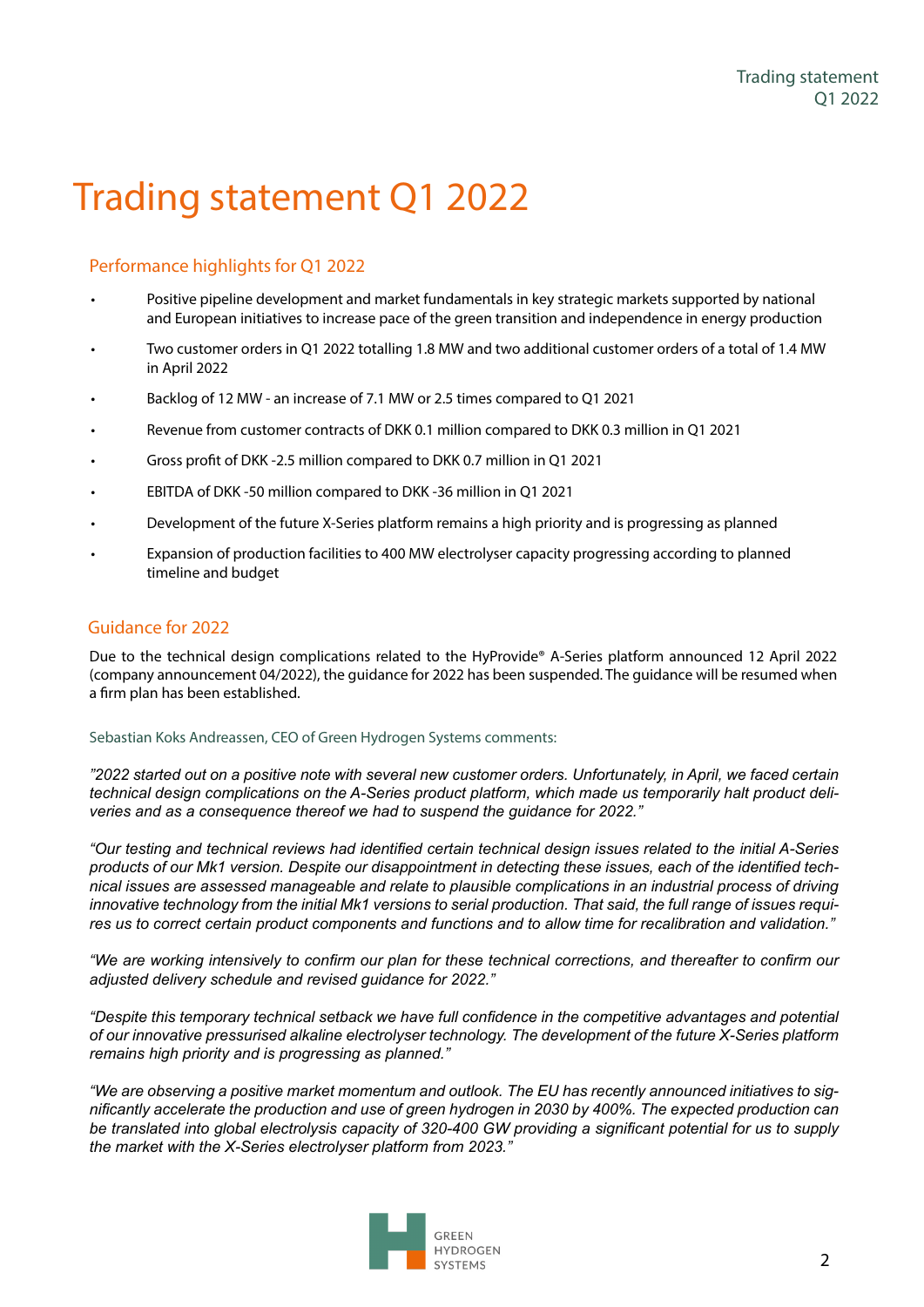### Business highlights

#### Technical design complications related to the A-Series

With reference to company announcement 04/2022 from 12 April 2022, technical issues have been identified concerning certain product components and functions in the first A-Series Mk1 versions. The issues were discovered as part of a thorough test and validation process at the factory in Kolding. As a consequence of the technical design complications identified, guidance for 2022 has been suspended. The guidance will be resumed when a firm plan has been established.

Green Hydrogen Systems has assessed that the technical issues and root causes have been identified. In close coordination with key suppliers, implementation plans for corrective actions and subsequent test and validation are being established.

Following a firm implementation plan, Green Hydrogen Systems will engage in further customer dialogue concerning production, test and potential consequences for delivery of the existing order backlog. Based on the customer dialogue and production planning the financial impact will be determined to enable a resumption of the guidance for 2022.

It is in the utmost interest of Green Hydrogen Systems to continuously provide updated information to the Company's external stakeholders. Consequently, communication on progress and reiteration of guidance for 2022 will follow stepwise.

#### Proven technology and development of the X-Series

Green Hydrogen Systems has previously delivered five A-Series electrolysers in a former Mk0 product version. Daily, these electrolysers are at the customer sites producing hydrogen for various end-use cases. The operational data from the installed base confirms the reliability and performance of the core technology and Green Hydrogens Systems' ability to develop and deliver efficient electrolysers based on pressurised alkaline electrolysis.

Green Hydrogen Systems remains confident that the A-Series complications will be resolved securing a technological and price competitive offering for small-scale projects. Development of the X-Series platform targeting large scale projects remains a high priority, and development is progressing as planned with prototype launch targeted for Q4 2022. Technology upgrades from the A-Series are being taken into account during the design and test phases for the X-Series.

#### Customer orders and backlog

In Q1 2022, two orders totalling 1.8 MW were signed. The orders were placed by Scotland-based hydrogen technology company Logan Energy and Norwegian-based gas technology provider Liquiline respectively. The electrolysers ordered in Q1 2022 will be applied across different end-use applications. Green Hydrogen Systems and the individual customers will gain valuable operational experience from these relatively small-scale projects in preparation for future large-scale hydrogen applications based on pressurised alkaline electrolysis. The orders signed in Q1 2022 increased the total backlog to 12 MW. Compared to Q1 2021, the backlog has increased by 7.1 MW or 2.5 times.

As subsequent events in April 2022, Green Hydrogen Systems signed additional two orders, with Gaznat and Logan Energy, totalling 1.4 MW.

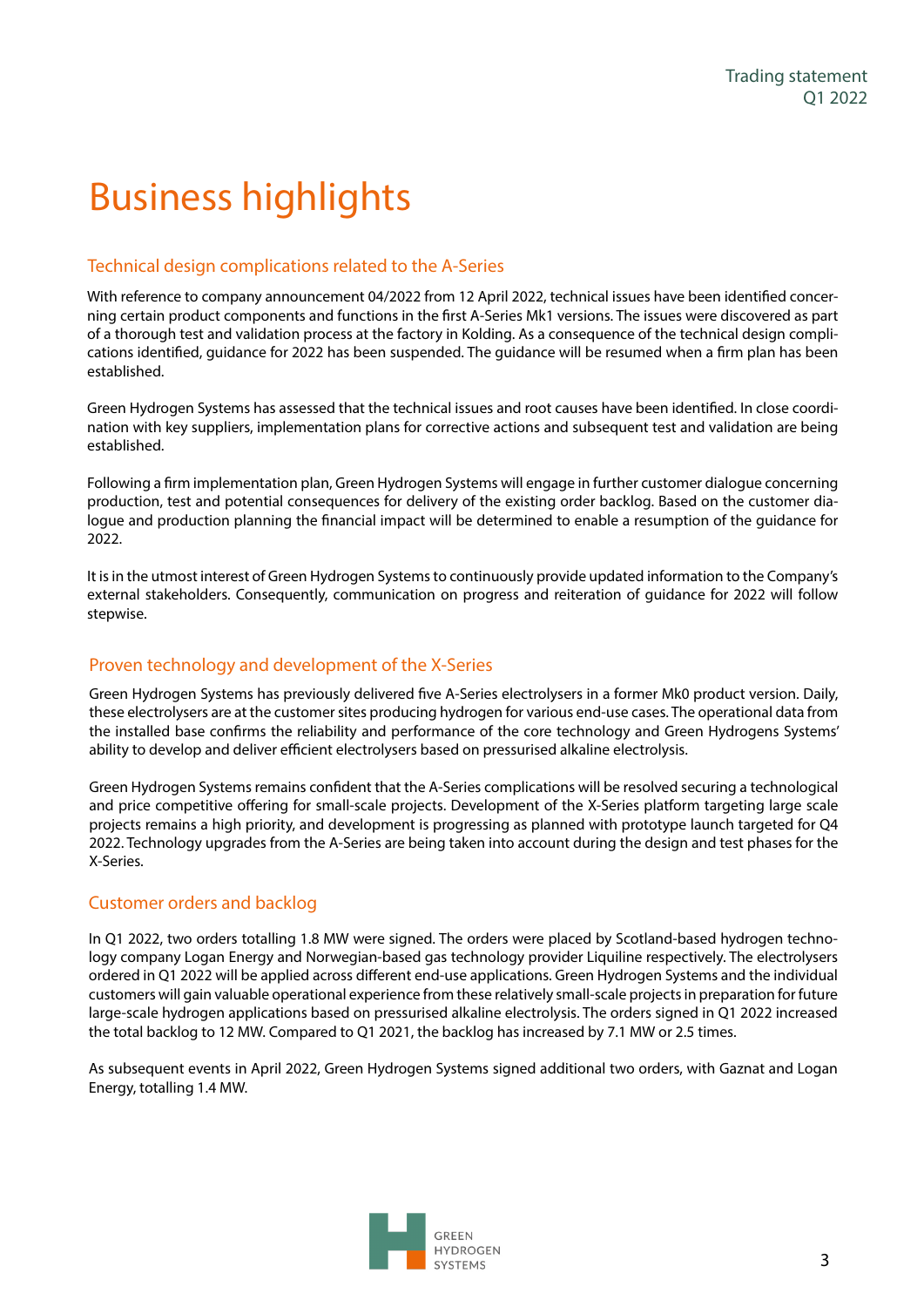### Business highlights continued

#### Market fundamentals

In early March, the European Union outlined its RePowerEU plan to make Europe independent of Russian fossil fuels with the short-term focus on gas. Among several initiatives supporting independent energy production and green transition of Europe's energy systems, the introduction of green hydrogen and further scaling of green hydrogen production remains a key priority. The European Union is increasing its targets of annual green hydrogen production to 20 million tonnes in 2030, up from 5 million tonnes. Hydrogen Europe – an organisation representing European-based hydrogen companies and stakeholders – estimates a demand for 320-400 GW electrolysis capacity to meet the demand for hydrogen by 2030. The estimated electrolyser demand in 2030 should be compared to the total capacity of 0.3 GW in 2021.

From a national perspective, in March 2022, the Danish government presented a Power-to-X strategy with an ambition to build electrolysis capacity of 4-6 GW in Denmark by 2030. In both Denmark and Europe, the green energy initiatives aim to phase out fossil energy, reduce climate impact, encourage green growth and increase geographical independence in its security of energy supply.

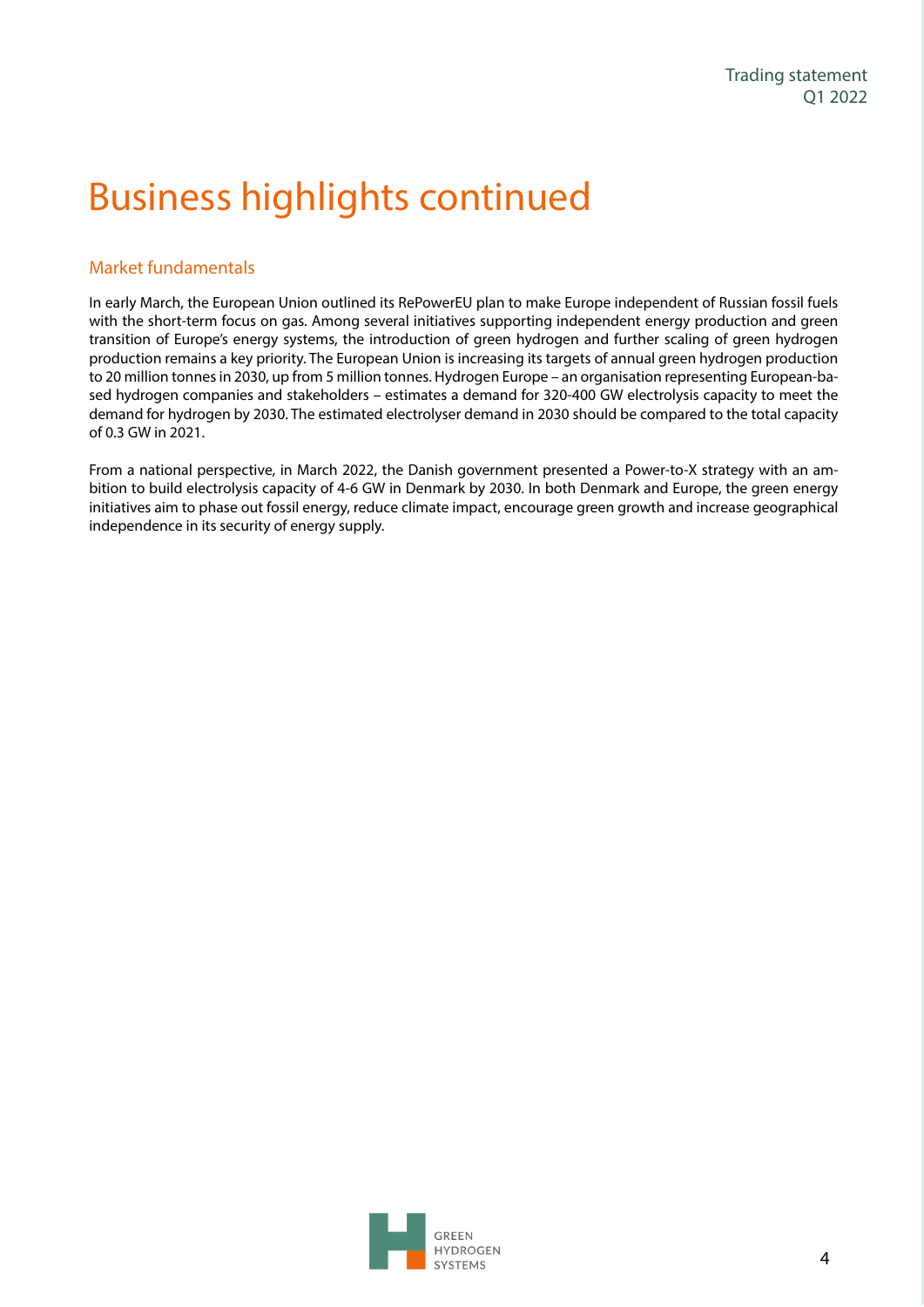## Key figures

| <b>DKK '000</b>                       | Q1 2022    | Q1 2021    | 3M 2022    | 3M 2021    | Full year 2021 |
|---------------------------------------|------------|------------|------------|------------|----------------|
|                                       |            |            |            |            |                |
| <b>Customer orders</b>                |            |            |            |            |                |
| Order backlog end of period (MW)      | 12.0       | 4.9        | 12.0       | 4.9        | 10.0           |
| Profit & loss                         |            |            |            |            |                |
| Revenue from contracts with customers | 97         | 320        | 97         | 320        | 5,172          |
| Operating profit, EBIT                | $-57,604$  | $-38,196$  | $-57,604$  | $-38,196$  | $-163,333$     |
| Net financials                        | $-1,428$   | $-6,183$   | $-1,428$   | $-6,183$   | $-335,038$     |
| <b>Balance sheet</b>                  |            |            |            |            |                |
| <b>Total assets</b>                   | 1,228,340  | 226,553    | 1,228,340  | 226,553    | 1,295,001      |
| Equity                                | 1,102,462  | $-41,648$  | 1,102,462  | $-41,648$  | 1,171,842      |
| Cash flows                            |            |            |            |            |                |
| Operating activities                  | $-60,396$  | $-42,633$  | $-60,396$  | $-42,633$  | $-155,394$     |
| Investing activities                  | $-57,950$  | $-10,882$  | $-57,950$  | $-10,882$  | $-886,771$     |
| <b>Financing activities</b>           | $-1,088$   | 191        | $-1,088$   | 191        | 1,153,136      |
| Free cash flow                        | $-119,433$ | $-53,324$  | $-119,433$ | $-53,324$  | 110,971        |
| Cash and cash equivalents*            | 824,132    | 102,629    | 824,132    | 102,629    | 958,418        |
| Changes in net working capital        | $-11,882$  | $-10,704$  | $-11,882$  | $-10,704$  | $-14,286$      |
| Employees                             |            |            |            |            |                |
| Employees at end of period            | 219        | 82         | 219        | 82         | 188            |
| Other performance measures            |            |            |            |            |                |
| Gross profit                          | $-2,488$   | $-686$     | $-2,488$   | $-686$     | $-17,017$      |
| Gross profit margin                   | $-2,562%$  | $-214%$    | $-2,562%$  | $-214%$    | $-329%$        |
| <b>EBITDA</b>                         | $-50,215$  | $-36,460$  | $-50,215$  | $-36,460$  | $-148,450$     |
| <b>EBITDA</b> margin                  | $-51,718%$ | $-11,394%$ | $-51,718%$ | $-11,394%$ | $-2,886%$      |
| Intangible CAPEX                      | 31,531     | 6,497      | 31,531     | 6,497      | 46,889         |
| <b>Tangible CAPEX</b>                 | 26,419     | 4,385      | 26,419     | 4,385      | 145,417        |
| <b>Total CAPEX</b>                    | 57,950     | 10,882     | 57,950     | 10,882     | 192,306        |

\*Including financial assets